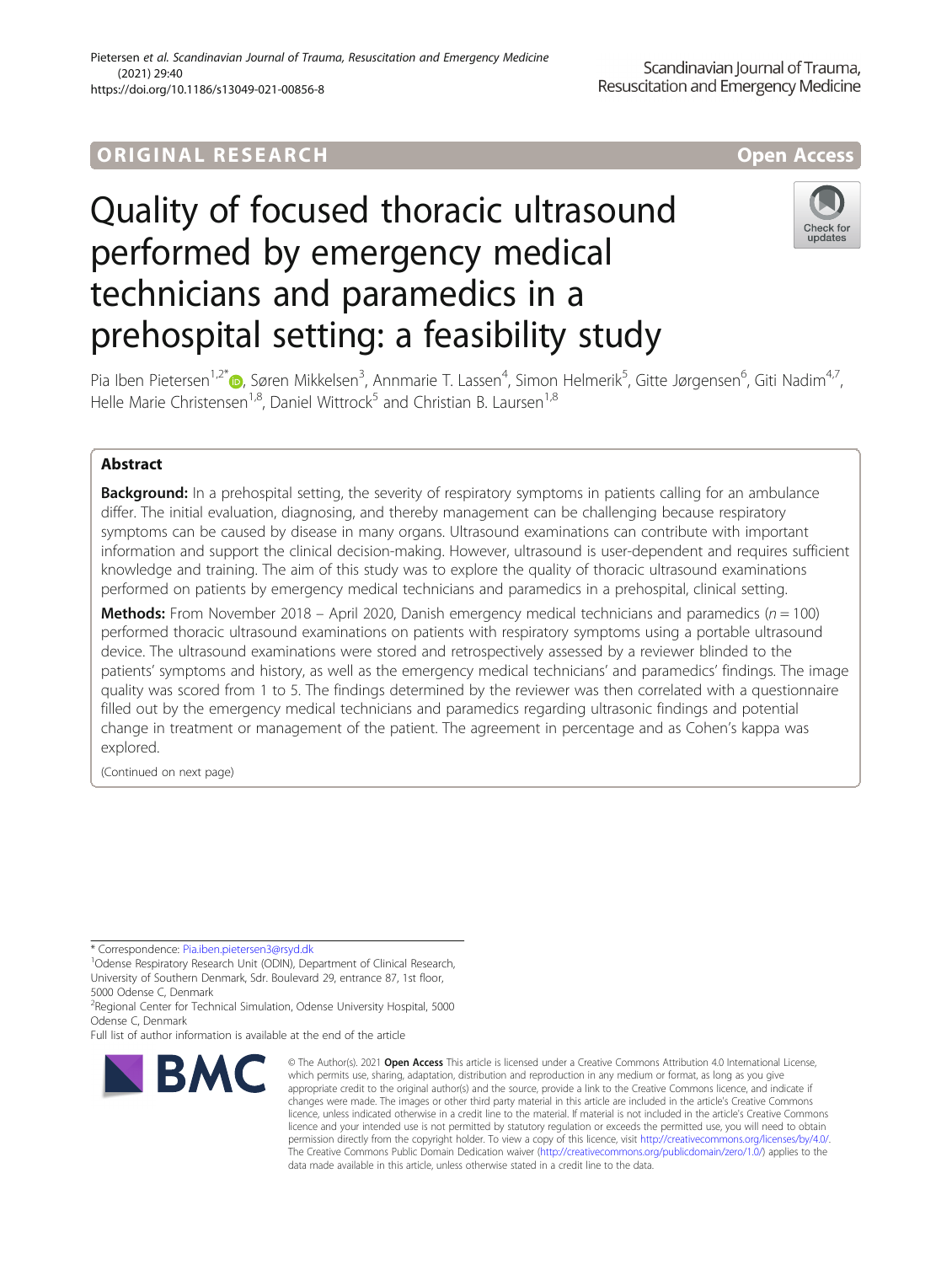# (Continued from previous page)

**Results:** A total of 590 ultrasound examinations were assessed, resulting in a median image quality score of 3 (IQ1 = 4, IQ3 = 3). The overall agreement in percentage between the emergency medical technicians and paramedics and reviewer was high (87.7% for a normal scan, 89.9% for interstitial syndrome, 97.3% for possible pneumothorax, and 96.3% for pleural effusion). Cohen's kappa varied from 0.01 for possible pneumothorax to 0.69 for pleural effusion. Based on the questionnaires ( $n = 406$ ), the ultrasound examination entailed a change in treatment or visitation in 48 cases (11.7%) which in this study population encompasses a number-needed-to-scan of 8.5.

**Conclusion:** Emergency medical technicians and paramedics perform focused thoracic ultrasound examinations with adequate image quality sufficient to determine if pathology is present or not. The emergency medical technicians' and paramedics' assessment correlates to some extent with an experienced reviewer and their findings are most reliable for the inclusion of a normal scan or inclusion of pleural effusion. Implementation could possibly impact the number of patients receiving correct prehospital treatment and optimal choice of receiving facility.

**Keywords:** Thoracic ultrasound, Respiratory symptoms, Prehospital ultrasound

# Introduction

Cardiac arrest, severe trauma, chest pain, stroke, and respiratory difficulties are defined as the "First Hour Quintet" [\[1\]](#page-7-0). These five conditions are characterised by being lifethreatening. Rapid evaluation is essential to begin fast goaldirected treatment and to decrease the morbidity and mortality. A wide range of pulmonary diseases can cause acute respiratory failure, but also other organ systems, e.g., heart failure, renal failure, or septic shock can present with respiratory symptoms –which makes it challenging to identify the cause of the symptoms [\[2,](#page-7-0) [3](#page-7-0)]. In a prehospital setting, the diagnostic resources are limited and need to function in more extreme conditions (e.g. darkness, rain, high and low temperature) compared to those found in an in-hospital setting. Thoracic ultrasound has shown high sensitivity and specificity for many common causes of respiratory symptoms and thereby, ultrasound can support the clinical decisionmaking and benefit the patients [\[4](#page-7-0)–[6\]](#page-7-0).

Correct prehospital management of patients with re-spiratory symptoms is essential to increase survival [[2](#page-7-0)]. The Emergency Medical Technicians (EMTs) and paramedics (PMs) are in charge of the management including initial evaluation, treatment, and making decisions regarding time spend on the scene, transport, and location [[7](#page-7-0)]. Most often, the decisions are based on patient history, vital signs, and few objective examinations like auscultation [[6](#page-7-0), [8](#page-7-0), [9\]](#page-7-0). Making ultrasound available for the EMTs and PMs creates a new option for assessment of the patient. Ultrasound has previously been a diagnostic tool reserved for physicians, but within the last couple of years different healthcare professions have started to use it in a broad variation; e.g. as guidance for peripheral vein catheter insertion [\[10](#page-7-0)], for tele-echocardiography of chronic heart failure patients [\[11\]](#page-7-0), or as guidance for physiotherapeutic training of diaphragm and thorax in the intensive care unit [[12](#page-7-0)].

However, diagnostic ultrasound examinations are operator-dependent, and to reach a sufficient and high diagnostic accuracy, correct technical execution of the ultrasound examination, as well as correct image interpretation are prerequisites [[13](#page-7-0)]. Furthermore, the operator must possess the capability to integrate the ultrasound findings in context to the patient's history, symptoms, and other clinical parameters. An additional challenge is the need for the ultrasound equipment to function regardless of the extremes of a prehospital setting (e.g. cold, warm, dark, sunny, rain, snow). The evidence for non-physician performed thoracic ultrasound examinations differ regarding feasibility, quality, and accuracy and it is still debated if and how prehospital thoracic ultrasound should be implemented [\[14](#page-7-0)–[16](#page-7-0)]. Only a few minor published studies explore the feasibility and accuracy of these ultrasound examinations.

The aim of this study was to 1) examine the feasibility and quality of prehospital thoracic ultrasound examinations performed by EMTs and PMs, and 2) to explore whether thoracic ultrasound leads to the EMTs and PMs changing initial patient management.

### Methods

# Study design and setting

The study is a retrospective quality-control study with prospective gathering of data. The study took place in a prehospital setting in the Region of Southern Denmark from November 2018 to April 2020.

The Danish healthcare system including the prehospital system is public and therefore available for free for all citizens. The prehospital setting in the Region of Southern Denmark consists of basic resource ambulances with two EMTs dispatched by an emergency medical dispatch center. The dispatcher can distribute the basic ambulance with different response times depending on the need, add on a paramedic, an anesthesiologist in a ground-based mobile emergency unit, or helicopter emergency medical service (HEMS) [[7](#page-7-0), [17](#page-7-0)].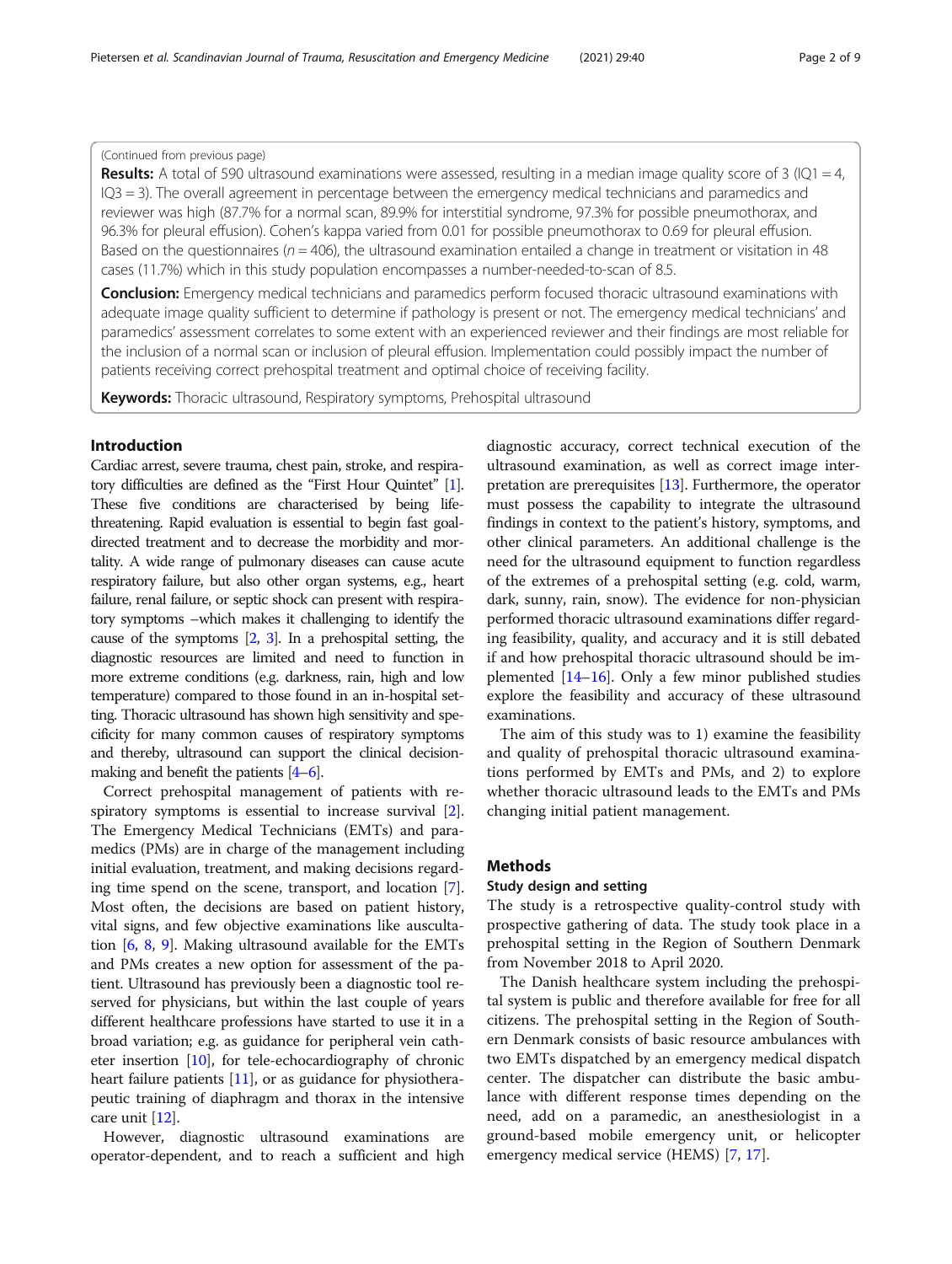There are 1,2 million citizens in Region of Southern Denmark distributed on 12.262 km<sup>2</sup>. In 2018, 39.501 ambulances were dispatched with a median response time of 8 min (interquartile range 6.0;11.0) [\[18\]](#page-7-0). The basic education of Danish EMTs is a 3-year education within the public health system. In the basic ambulances, one of the EMTs must, besides the mandatory basic education, have at least 12 months of supplemental education and experience. Paramedics have three years of practice as an EMT and additionally five weeks of theoretical and practical education and a final exam.

# Inclusion criteria

The Emergency Medical Services (EMS) personnel (covering EMTs or PMs) performed the ultrasound examinations on patients in their usual prehospital setting. Patients were eligible for inclusion in the study if they:

- Had made an emergency call for an ambulance due to respiratory symptoms or symptoms suggesting pathology in the lungs (e.g. pneumonia or pulmonary edema)
- Were assessed by the EMT or PM to be in a condition that allowed for transport to the hospital following normal traffic regulations (not applying horns and sirens)
- $\bullet$  ≥ 18 years old

The study was conducted in conformity with the policy statement for the use of human subjects of the Declaration of Helsinki and was regarded as a quality assurance project by the Regional Committee for Medical and Health Research Ethics (registration number S-20182000-130). Approval for conducting the study as a quality assurance project was granted by the Prehospital Organisation in the Region of Southern Denmark (Journal no. 19/14433).

## Equipment and thoracic ultrasound protocol

A portable ultrasound device with a low frequency, abdominal transducer (Lumify, by Philips) was used for training and during the study to obtain four standard views, Fig. 1. Two anterior views corresponding to the upper anterior zone in the BLUE protocol or zone 1 in the focused lung ultrasound (FLUS) protocol on the right and left hemithorax, and two lateral views corresponding to the posterolateral alveolar and/or pleural syndrome (PLAPS)-view of the BLUE protocol or zone 3 in the FLUS protocol on the right and left hemithorax [[19,](#page-7-0) [20](#page-7-0)]. The ultrasonic findings considered to be pathological are presented in Table [1](#page-3-0). These definitions are based on solid evidence in thoracic ultrasound [[19,](#page-7-0) [21,](#page-7-0) [22\]](#page-7-0).



Immediately after the patient was screened cf. the inclusion criteria and the four ultrasound clips obtained, the recorded ultrasound clips were marked with an identification number and transferred to a secure online platform. After transmission, the clips were deleted on the portable scanner to accommodate the requirements of the European Union general data protection regulations.

If the EMS personnel were able to prioritise with regard to their patient-related duties, a questionnaire about the ultrasound findings and clinical impact was filled out. The questions in the questionnaire were as follows;

- Was the image quality acceptable?
- Was interstitial syndrome present?
- Was a pneumothorax present or suspected?
- Was pleural effusion present?
- Did the ultrasound examination change the suspected diagnosis?
- Did the ultrasound examination change the treatment or management of the patient?
- Did the ultrasound examination lead to call the anesthesiologist in the ground-based mobile emergency unit?
- Did the ultrasound examination lead to changed visitation (transport to another department or institution)?

# Education and training

EMS personnel ( $N = 100$ ) with more than one year of experience but no previous experience with ultrasound went through an educational program in focused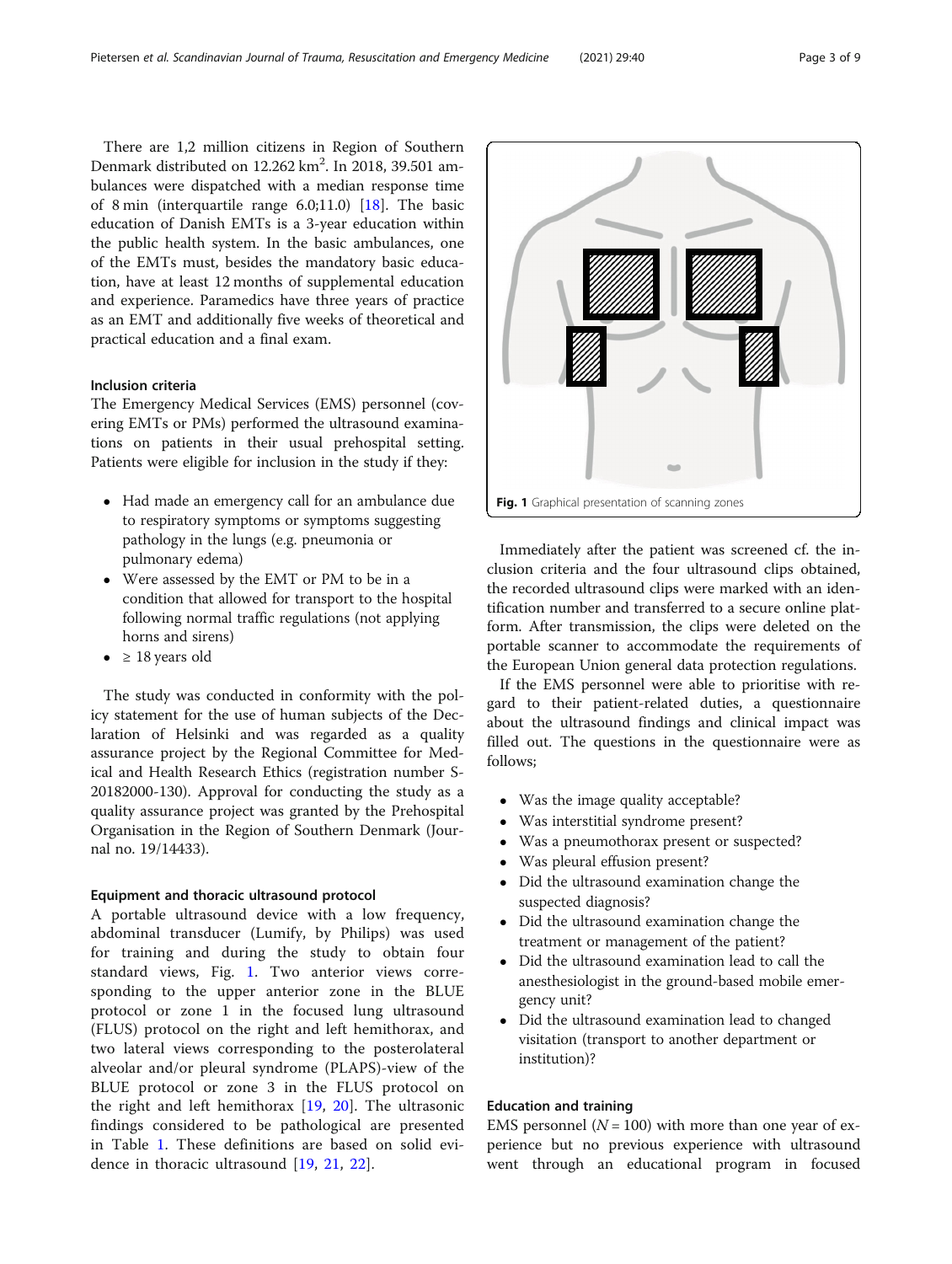#### <span id="page-3-0"></span>Table 1 Sonographic pathologies and diagnoses

| Sonographic finding                                             | <b>Diagnosis</b>                                                                                                                                                                    |
|-----------------------------------------------------------------|-------------------------------------------------------------------------------------------------------------------------------------------------------------------------------------|
| More than two B-lines in more<br>than two zones                 | Interstitial syndrome (e.g. cardiogenic<br>pulmonary oedema, non-cardiogenic<br>pulmonary oedema, viral pneumonia,<br>acute respiratory distress, ect.)                             |
| More than two B-lines in two<br>zones or less                   | Focal B-lines (e.g. pneumonia)                                                                                                                                                      |
| Lung point                                                      | Definite pneumothorax                                                                                                                                                               |
| Absence of lung sliding<br>without recognition of lung<br>point | Possible pneumothorax                                                                                                                                                               |
| Hypoeccoic or hypereccoic<br>fluid with or without septation    | Pleural effusion (simple or complex)                                                                                                                                                |
| above diaphragm                                                 |                                                                                                                                                                                     |
| Consolidation                                                   | Larger: Pneumonia or atelectasis<br>(compression or obstruction)<br>Minor: pneumonia, atelectasis<br>(compression or obstruction),<br>peripheral pulmonary embolisms,<br>malignancy |
| Thickened or fragmented<br>pleura                               | Thickened pleural (e.g. following<br>pleural inflammation or<br>empyema, pleural plaques)                                                                                           |

The table presents the sonographic pathological findings and how there are interpretated

thoracic ultrasound. The task of training all EMS personnel in the Region of Southern Denmark was considered impossible. The inclusion of EMS personnel was therefore restricted to EMS personnel operating in 24-h rotas in the five ambulance stations with the highest number of patient contacts.

The educational program covered a 4-h lecture including hands-on training. The instructors were physicians with expertise and research in thoracic ultrasound, as well as experience in the education of thoracic ultrasound.

The lecture covered; introduction to the ultrasound device and ultrasound in general, ultrasound physics, the normal focused thoracic ultrasound examination, and the pathological focused thoracic ultrasound examination.

For the purpose of this manuscript and potential future implementation of thoracic ultrasound in a prehospital setting performed by EMS personnel, a complete and comprehensive diagnostic thoracic ultrasound examination was not the aim. Therefore, only specific and selected parts of the possible diagnoses were included and considered relevant. These findings were based on solid evidence and consensus by the authors and experienced ultrasound operators involved in the project. The pathological ultrasound findings included; signs of pneumothorax, signs of interstitial syndrome, signs of pleural effusion. During the lecture, the EMS personnel had to train the practical and technical execution of the ultrasound examination on each other, and all personnel was to perform an ultrasound scan while being observed by the instructor to ensure proper execution and understanding.

# Assessment of the ultrasound clips and reference test

All files including ultrasound clips and questionnaires were exported to an institutional server with passwordprotected log-in. Assessment of the ultrasound examinations was carried out by an experienced thoracic ultrasound operator without knowledge of the prehospital sonographic findings. The assessor was also blinded to all patient information, patient history, co-morbidities, and symptoms, as well as which of the EMS personnel performed the scan. The clips were assessed twice;

- First, to determine image quality on a scale from 1 to 5 (1 being very low quality and unable to determine potential pathology, 5 being very high quality with images of the same quality as an experienced ultrasound operator would present),
- Second, to determine if pathology was present on the ultrasound clips

The ultrasound image quality was rated based on;

- correct depth and gain
- if two ribs were in a longitudinal axe (bat-sign) were present in the image and the pleural line horizontally
- if the transducer was kept still while recording
- if abdominal organs were present in lateral zones
- if there was a good overview in the picture

# Statistical analysis

Descriptive statistics including frequencies for the categorical variables are presented in number, percentage, and 95% Confidence Intervals based at binominal distribution. Cohen's kappa was calculated to evaluate the interrater reliability between the EMTs and reviewer for the categories; normal scan (i.e. scan without interstitial syndrome, signs of pneumothorax, or pleural effusion), interstitial syndrome, signs of pneumothorax, and pleural effusion [[23\]](#page-8-0). For interpretation of the kappa values following criteria were used (< 0.00) poor, (0.01– 0.20) slight, (0.21–0.40) fair, (0.41–0.60) moderate, (0.61–0.80) substantial, (0.81–1.00) almost perfect [\[24](#page-8-0)]. Overall observed agreement (OA), specific positive agreement (SPA), and specific negative agreement (SNA) in percentages were calculated because these are regarded relevant as a more clinically relevant outcome measure. Specific positive agreement is calculated by following formula:  $SPA = 2a/(2a + b + c)$ , while specific negative agreement by following formula: SNA = 2d/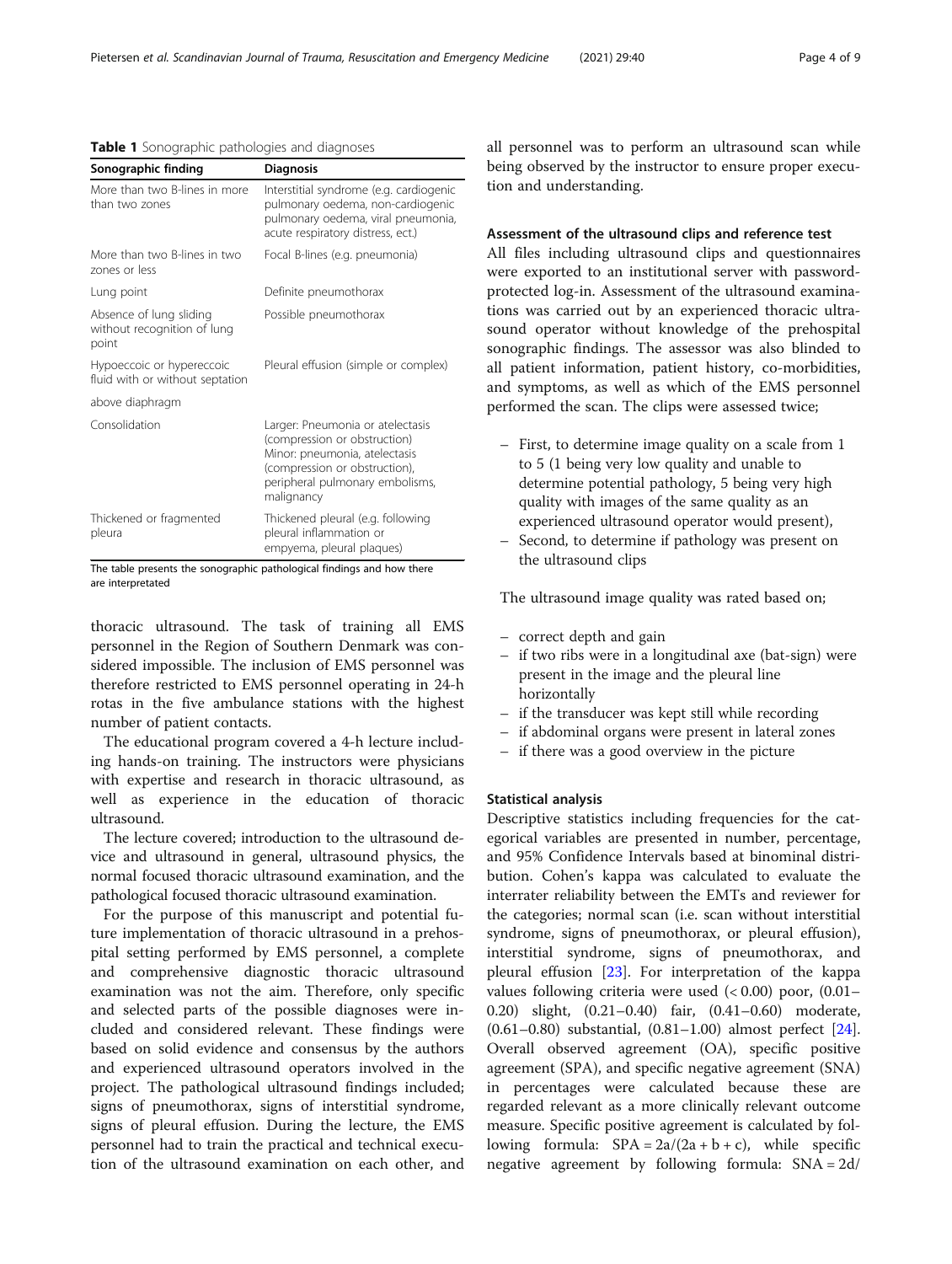$(2d + b + c)$  [[25](#page-8-0)]. All statistics were performed using STATA 16.0 (StataCorp LLS, Texas, USA).

### Results

A total number of 631 thoracic ultrasound examinations were uploaded to the server during the 17 months study period. On average, each EMS personnel performed ≈6 scans (631 divided by 100 EMTs and PMs) but it was not possible to link each examination to a EMT or PM due to blinding. Thereby, it was not possible to examine to which extent each EMS personnel contributes to the ultrasound examinations.

Of the 631 uploaded examinations, 4 were excluded because they were tests of the transmission processes, 15 examinations were excluded because more than two of the four required ultrasound clips were uploaded as still pictures, and 22 examinations were excluded because they contained less than three clips. Therefore, a total of 590 examinations were included in the quality assessment and final analyses, corresponding to an upload feasibility of 93.5%. Twenty-eight examinations (4.8%) had only three ultrasound clips and were then rated based on three clips instead of four.

The median image quality score was  $3$ , IQ1 = 3 and  $IQ3 = 4$ , (mean 3.32, SD 0.85), and the distribution of the image quality scores are presented in Fig. 2.

Four-hundred-and-six examinations (68.5%) were by the reviewer interpreted as normal. In 74 cases (12.5%) the examinations were categorised as "normal but based on low-quality images" which potentially could have

presented pathological findings if the image quality had been better.

Two significant errors were present in 77 examinations (13.1%); first that the ultrasound examination included clips from lateral zones which were scanned too caudally and no lung tissue were identified in the images  $(n = 37$  examinations (6.3%)), and secondly, examinations included clips from the lateral zones which did not contain an abdominal organ (liver and spleen, respectively) so that pleural effusion could not be ruled out  $(n = 40)$ examinations (6.8%)).

The prevalence of the pathological findings established by the reviewer is presented in Table [2](#page-5-0).

Four-hundred-and-six questionnaires were completed by the EMTs and PMs, and were possible to merge with an ultrasound examination using an identification number. Kappa values and results of agreement between the reported findings by the EMS personnel and the reviewer are presented in Table [3.](#page-5-0)

In 44 cases (10.8%), the EMS personnel reported that the ultrasound examination changed their initial suspected diagnosis, and it resulted in a change of treatment or management in 28 patients (6.9%). Four times (1.0%) the anesthesiologist in the ground-based mobile emergency unit were called and 39 patients were revisited to another department or institution other than originally planned (9.6%).

To summarise, the ultrasound examination entailed a change in treatment or visitation in 48 cases (11.7%) which in this study population encompasses a number-

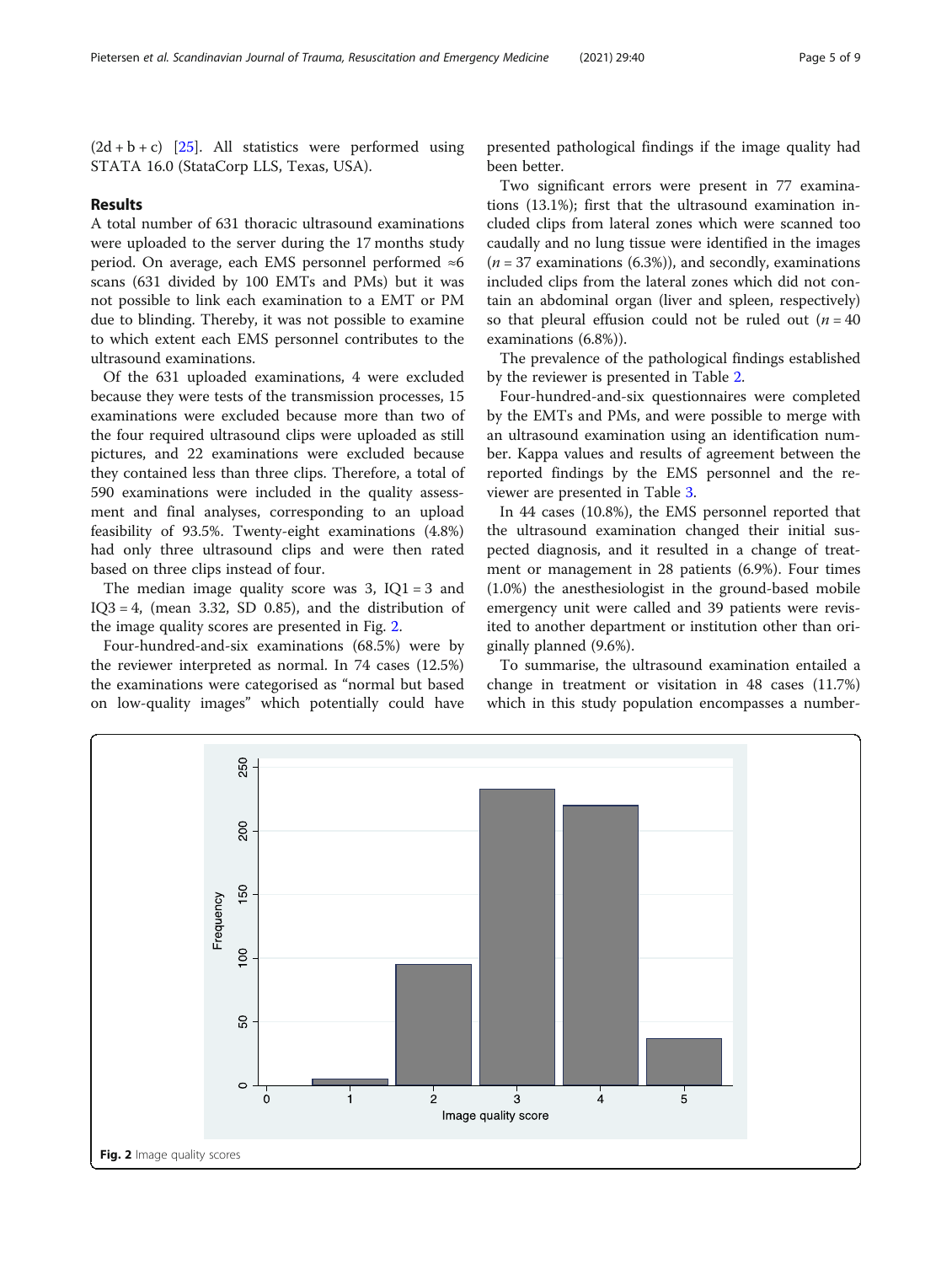<span id="page-5-0"></span>Pietersen et al. Scandinavian Journal of Trauma, Resuscitation and Emergency Medicine (2021) 29:40 Page 6 of 9

| Sonographic finding            | number         | $\%$ | (95% CI)        |
|--------------------------------|----------------|------|-----------------|
| No pathological findings       | 404            | 68.5 | $(0.64 - 0.72)$ |
| Single B-line                  | 87             | 14.8 | $(0.12 - 0.18)$ |
| Interstitial Syndrom (IS)      | 26             | 4.4  | $(0.03 - 0.06)$ |
| Focal B-lines                  | 102            | 17.3 | $(0.14 - 0.20)$ |
| Pleural effusion               | 43             | 7.3  | $(0.05 - 0.09)$ |
| Right-sided                    | 17             | 2.9  | $(0.02 - 0.05)$ |
| Left-sided                     | 15             | 2.5  | $(0.01 - 0.04)$ |
| Bilateral                      | 11             | 1.9  | $(0.01 - 0.03)$ |
| Pneumothorax                   |                |      |                 |
| Possible                       | 5              | 0.9  | $(0.00 - 0.03)$ |
| Definite                       | 0              | 0    | $(0.00 - 0.01)$ |
| Consolidation                  | 72             | 12.2 | $(0.10 - 0.15)$ |
| Thickened or fragmented pleura | 20             | 3.4  | $(0.02 - 0.05)$ |
| Free abdominal fluid (Ascites) | $\mathfrak{D}$ | 0.3  | $(0.00 - 0.01)$ |
| Enlarged spleen                | 1              | 0.2  | $(0.00 - 0.01)$ |
| Diaphragm with reduced motion  | 1              | 0.2  | $(0.00 - 0.01)$ |
| Pericardial effusion           | 1              | 0.2  | $(0.00 - 0.01)$ |

Table 2 Prevalence of findings in the 590 ultrasound examinations

Prevalence of the sonographic findings by the reviewer. Data are presented in number and percentage. Total number of ultrasound examinations were 590. Each scan could include more than one finding, e.g. left-sided pleural effusion recognised in left lateral zone and a single B-line in right anterior zone

| Table 3 Diagnostic accuracy and agreement between the EMS           |
|---------------------------------------------------------------------|
| personnel and blinded reviewer ( $n = 406$ ultrasound examinations) |

| Diagnostic category Frequency (=n) Cohen's kappa |                |      | Agreement  |
|--------------------------------------------------|----------------|------|------------|
| Normal <sup>a</sup>                              |                |      |            |
|                                                  | EMS: 345       | 0.44 | OA: 87.7%  |
|                                                  | Reviewer: 365  |      | SPA: 93.0% |
|                                                  | Both: 330      |      | SNA: 51.0% |
| Interstitial syndrome                            |                |      |            |
|                                                  | <b>FMS: 42</b> | 0.26 | OA: 89.9%  |
|                                                  | Reviewer: 17   |      | SPA: 30.5% |
|                                                  | Both: 9        |      | SNA: 94.6% |
| Possible pneumothorax                            |                |      |            |
|                                                  | <b>EMS: 7</b>  | 0.01 | OA: 97.3%  |
|                                                  | Reviewer: 4    |      | SPA: 0%    |
|                                                  | Both: 0        |      | SNA: 98.6% |
| Pleural effusion                                 |                |      |            |
|                                                  | <b>EMS: 24</b> | 0.69 | OA: 96.3%  |
|                                                  | Reviewer: 27   |      | SPA: 70.6% |
|                                                  | Both: 18       |      | SNA: 98.0% |

Frequency, Cohen's kappa value, and agreement in percentage. <sup>a</sup>Normal = without interstitial syndrome, signs of pneumothorax, or pleural effusion. OA overall agreement, SPA specific positive agreement, SNA specific negative agreement

needed-to-scan of 8.5. The event rate was 0.118 (48 divided by 406) and as the event rate without the ultrasound examination was zero, on average (number needed to  $scan = 1/0.118 = 8.5$  8.5 patients should be scanned for one treatment or visitation to be changed. Change in treatment or visitation could be caused by both a pathological (inclusion of a pathology) or normal ultrasound examination (exclusion of pathology) depending on the initial suspected diagnosis.

When dividing the scans into two subgroups based on if the EMS personnel found the quality of the ultrasound examination sufficient or not, the mean image quality scores were 3.4 (SD 0.81, range 2–5) for the scans assessed as good quality versus  $2.4$  (SD 0.50, range  $1-3$ ) for the scans assessed as poor quality. This could indicate that the EMS personnel to some extent could assess whether their ultrasound examinations were sufficiently executed or not.

# Discussion

We sought to explore the feasibility and quality of EMS personnel performed focused thoracic ultrasound examinations. We found an overall acceptable image quality with only minor parts of the examinations deemed unacceptable or with quality too low for identifying sonographic pathology. Moreover, image quality scores differed with more than one point (3.4 versus 2.4, respectively), when dividing the examinations into two groups based on whether the EMS personnel defined the quality of the examination as good or poor. One could then argue, that the EMS personnel are aware of what defines a good and a bad thoracic ultrasound examination, and therefore are aware of their own competence and when to rely on the examination or not. Based on the proportion of successfully uploaded examinations and image quality, EMS personnel performed focused thoracic ultrasounds seems feasible.

There is a growing body of literature exploring the use, feasibility, and effect of prehospital ultrasound examinations [\[26](#page-8-0), [27\]](#page-8-0). The papers suffer from significant heterogeneity, are often small studies, and differ in the personnel who perform the prehospital ultrasound examination as well as divergent protocols. In a majority of the cases, trained and experienced physicians in mobile emergency units are performing the examination. To our knowledge, few papers have been published pragmatically exploring EMS personnel's ability to perform prehospital ultrasound examinations in a setting resembling everyday clinical practice [[15](#page-7-0), [28](#page-8-0)–[40](#page-8-0)], and a minority of those focus on thoracic ultrasound or specific parts of a thoracic ultrasound examination, e.g. pneumothorax [\[15,](#page-7-0) [28,](#page-8-0) [29,](#page-8-0) [33,](#page-8-0) [35](#page-8-0), [37](#page-8-0), [39](#page-8-0), [40](#page-8-0)]. Roline et al. present a study exploring non-physician performed ultrasound examination to rule-in or rule-out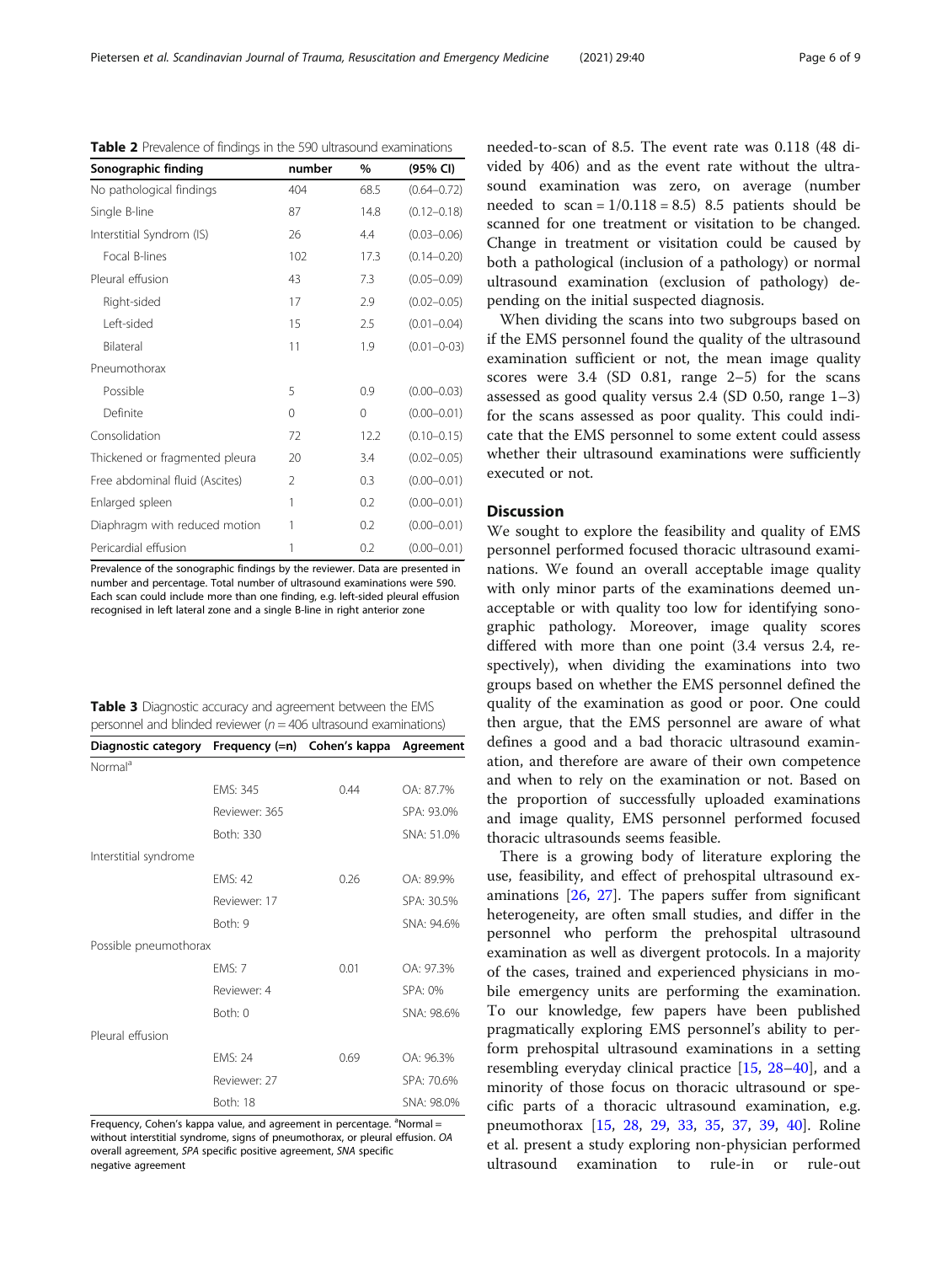pneumothorax in a helicopter emergency medical service (HEMS) setting [\[40](#page-8-0)]. In this study, 54% of the ultrasound examinations were by an expert rated as "good quality" on a dichotomic variable (good vs. poor image quality). No other studies have rated image quality of thoracic ultrasound examinations on a broader scale and in a setting comparable the clinical everyday life.

It requires competent ultrasound operators to ensure acceptable image quality, interpretation of the findings, as well as the use of the findings to support clinical decision-making. The educational approaches and standards for EMTs or PMs in ultrasound have been discussed [\[41](#page-8-0)]. An educational program should include a theoretical part and a practical part so that the EMS personnel possess the ability to obtain the images, interpret the images, and can put the findings into context with other investigations (e.g. respiration rate, heart rate, and patient history). The literature, however, does not offer standardised assessment tools and evidence on proficiency levels for ensuring these skills. The EMS personnel in our study were trained by experienced physicians and the educational program included both theoretical and practical training but no summative or formative assessment was done [[42\]](#page-8-0). This is a limitation to the study and the image quality scores could potentially increase if the educational program had strived for proficiency using a mastery learning approach including an assessment with solid validity evidence [\[43\]](#page-8-0). In a setting where ultrasound was to be implemented permanently in the ambulances, assessment and re-certification should be considered mandatory.

The benefit and patient-related outcome following an ultrasound examination is difficult to explore because many variables can affect the patient outcome – both pre- and intrahospital, e.g., time spent on the scene, initial treatment and management, choice of receiving facility, and transport time to the hospital. Therefore, the effect and clinical outcome is still a considerable and ongoing important debate  $[26]$  $[26]$ . In our study, the EMS personnel reported ultrasound resulting in a change in suspected diagnosis, treatment, management, or choice of receiving facility in 6–11% of the patients.

The aim of this study was not to investigate the clinical impact of EMT or PM performed prehospital thoracic ultrasound and we are not able to answer the question to which extent the scan can affect the clinical outcome. We did also not explore the time used at the scene and the time used at the ultrasound examination. This is a major limitation to the study since all decisions and management of a prehospital patient is a balance between quickly transportation to the hospital for advanced medical care and correct initial management. Our experience from an inhospital setting reveals that inexperienced operators used 15–20 min on a complete thoracic ultrasound examination (14 zones) and thereby our assumption is that the 4-zone protocol can be done within 10 min [[44](#page-8-0)].

More studies with a randomized, controlled set-up and in-hospital outcome measures are needed to explore the clinical effect and benefit of prehospital, EMSperformed thoracic ultrasound. However, when looking at the in-hospital evidence and prehospital physicianperformed thoracic ultrasound, this examination could contribute to faster diagnosis and thereby initiation of correct treatment [[26](#page-8-0), [45](#page-8-0), [46](#page-8-0)].

Extreme weather conditions could influence the feasibility and must be taken into account when implementing new prehospital strategies. In our study, only completed examinations were registered and transferred to the server. An unknown number of attempts of examinations that were not completed could potentially exist. Becker et al. explore these challenges for prehospital ultrasound and report equipment failure as the reason why the ultrasound scan was not performed in 25% of the cases (11 of 44 excluded patients) [\[15](#page-7-0)]. They conclude that only one of four pre-defined feasibility thresholds were met. Descriptive evaluation based on unstructured interviews with the EMS personnel did not reveal equipment failure as a significant issue and threat to the aim of our study.

An approach that is possible using the portable ultrasound device used in the study, is live transmission of the ultrasound scan to another portable device. This telemedical approach is feasible and deliberation with e.g., the anesthesiologist in the ground-based mobile emergency unit or the emergency medicine physician at the emergency department based on real-time transmission and interpretation of the images could support the EMS personnel's decision-making and handling. Thus, some geographical or logistic challenges could be overcome in some remote areas. A concern in readily access to support and guidance from a physician through telemedicine, would be an overuse thus increasing costs of the system and potentially prolonging the time spent on scene. In our study, the EMS personnel, however, only needed support in 1% of the patients.

Since patients needing emergency treatment or transportation (e.g. severe respiratory failure) were excluded, the study results will undoubtedly reflect this selection bias. The study results are, however, probably a conservative estimate of the number of patients with pathological findings and thus potential clinical impact, since other studies generally have shown the greatest benefit of ultrasound in the most critically ill patients. Opposed to the conservative estimate of findings and clinical impact, the feasibility and image quality would probably have been negatively affected by including more critical patients in the study population. Thus, these results cannot necessarily be generalised to a population of more critical ill patients.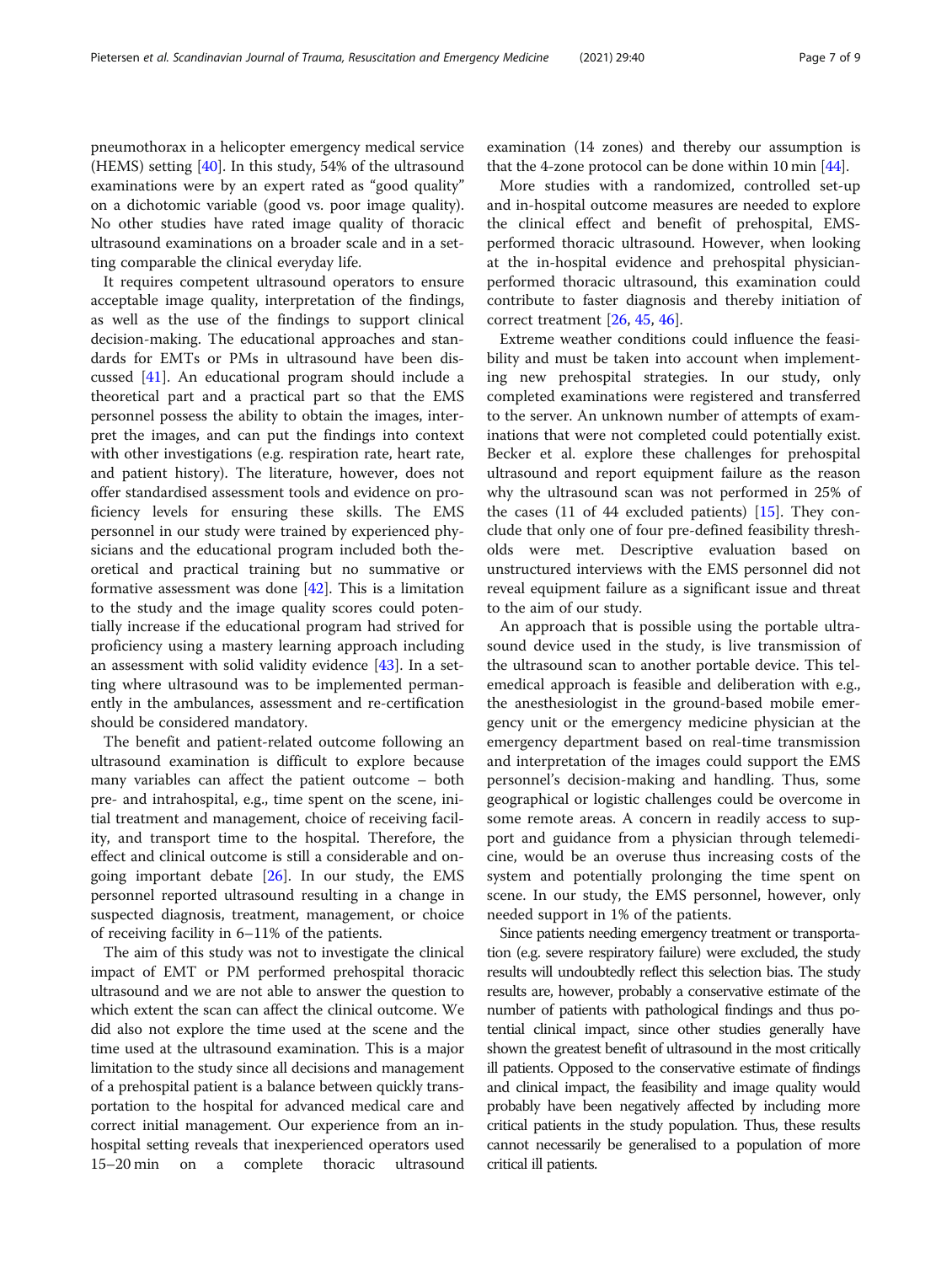# <span id="page-7-0"></span>Conclusion

In conclusion, it is possible for EMTs and PMs to perform focused thoracic ultrasound examinations with a high feasibility and image quality sufficient to determine if pathology is present or not. The EMS personnel's assessment correlates to some extent with an experienced reviewer and their findings are most reliable for the inclusion of a normal scan or inclusion of pleural effusion. Implementation could possibly impact the number of patients receiving correct prehospital treatment and optimal choice of receiving facility.

#### Abbreviations

EMT: Emergency Medical Technician; EMS: Emergency Medical Service; PM: Paramedic

#### Acknowledgements

The authors want to thank and acknowledge the EMTs and PMs who participated in the project for being openminded to this new challenge (prehospital ultrasound examinations) and to perform the ultrasound examinations in an otherwise busy day.

Additionally, we want to acknowledge the patients for their willingness to participate.

#### Authors' contributions

All authors have participated and contributed to the study design and execution of the project. DW and SH had the daily contact with the EMT personnel and provided conceptual and technical guidance for their part of the project. All authors generated ideas for the manuscript preparation during the writing period, and edited, commented, and corrected the drafts, which was written by first author PIP and CBL. Statistical analyses and interpretation of results were done by PIP in collaboration with CBL and SM. The authors read and approved the final manuscript.

#### Funding

Not applicable.

#### Availability of data and materials

The datasets used and analysed during the current study are available from the corresponding author on reasonable request and if a data processor agreement is compiled and signed.

#### Ethics approval and consent to participate

The study was conducted in conformity with the policy statement for the use of human subjects of the Declaration of Helsinki. It is regarded as a quality assurance project by the Regional Committee for Medical and Health Research Ethics (registration number S-20182000-130). Approval for conducting the study as a quality assurance project was granted by the Prehospital Organisation in the Region of Southern Denmark (Journal no. 19/14433).

#### Consent for publication

Not applicable.

#### Competing interests

In relation to the project Annmarie Lassen's research unit has received three months salary from Region of Southern Denmark for a research assistant and three months salary for data management from FALCK. None of the authors have any conflicts of interest or financial ties to disclose.

# Author details

<sup>1</sup>Odense Respiratory Research Unit (ODIN), Department of Clinical Research, University of Southern Denmark, Sdr. Boulevard 29, entrance 87, 1st floor, 5000 Odense C, Denmark. <sup>2</sup>Regional Center for Technical Simulation, Odense University Hospital, 5000 Odense C, Denmark. <sup>3</sup>The Prehospital Research Unit, Region of Southern Denmark, Odense University Hospital, 5000 Odense C, Denmark. <sup>4</sup> Department of Emergency Medicine, Odense University Hospital, 5000 Odense C, Denmark. <sup>5</sup>Department of Quality & Education, Ambulance Syd, Region of Southern Denmark, 5220 Odense SØ, Denmark. <sup>6</sup>Ambulance

Syd, Region of Southern Denmark, 5220 Odense SØ, Denmark. <sup>7</sup>Department of Clinical Research, University of Southern Denmark, 5000 Odense C, Denmark. <sup>8</sup>Department of Respiratory Medicine, Odense University Hospital 5000 Odense C, Denmark.

## Received: 24 December 2020 Accepted: 17 February 2021 Published online: 25 February 2021

#### References

- 1. European Emergency Data (EED) Project EC. European Emergency Data Project - EMS Data-based Health Surveillance System. 2002.
- 2. Prekker ME, Feemster LC, Hough CL, et al. The epidemiology and outcome of prehospital respiratory distress. Acad Emerg Med. 2014;21:543–50.
- 3. Kelly AM, Holdgate A, Keijzers G, et al. Epidemiology, prehospital care and outcomes of patients arriving by ambulance with dyspnoea: an observational study. Scand J Trauma Resusc Emerg Med. 2016;24:113.
- 4. Ebrahimi A, Yousefifard M, Mohammad Kazemi H, et al. Diagnostic accuracy of chest ultrasonography versus chest radiography for identification of pneumothorax: a systematic review and meta-analysis. Tanaffos. 2014;13:29–40.
- 5. Wang Y, Shen Z, Lu X, et al. Sensitivity and specificity of ultrasound for the diagnosis of acute pulmonary edema: a systematic review and metaanalysis. Med Ultrason. 2018;1:32–6.
- 6. Staub LJ, Biscaro RRM, Kaszubowski E, et al. Chest ultrasonography for the emergency diagnosis of traumatic pneumothorax and haemothorax: a systematic review and meta-analysis. Injury. 2018;49:457–66.
- 7. Mikkelsen S, Lassen AT. The Danish prehospital system. Eur J Emerg Med. 2020;27:394–5.
- 8. Winkler MH, Touw HR, van de Ven PM, et al. Diagnostic accuracy of chest radiograph, and when concomitantly studied lung ultrasound, in critically ill patients with respiratory symptoms: a systematic review and meta-analysis. Crit Care Med. 2018;46:e707–14.
- 9. Strom JJ, Haugen PS, Hansen MP, et al. Accuracy of lung ultrasonography in the hands of non-imaging specialists to diagnose and assess the severity of community-acquired pneumonia in adults: a systematic review. BMJ Open. 2020;10:e036067.
- 10. Duran-Gehring P, Bryant L, Reynolds JA, et al. Ultrasound-guided peripheral intravenous catheter training results in physician-level success for emergency department technicians. J Ultrasound Med. 2016;35:2343–52.
- 11. Hjorth-Hansen AK, Andersen GN, Graven T, Gundersen GH, Kleinau JO, Mjølstad OC, Skjetne K, Stølen S, Torp H, Dalen H. Feasibility and Accuracy of Tele-Echocardiography , With Examinations by Nurses and Interpretation by an Expert via Telemedicine, in an Outpatient Heart Failure Clinic. J Ultrasound Med. 2020. <https://doi.org/10.1002/jum.15341>.
- 12. Hayward SA, Janssen J. Use of thoracic ultrasound by physiotherapists: a scoping review of the literature. Physiotherapy. 2018;104:367–75.
- 13. Pietersen PI, Laursen CB, Petersen RH, et al. Structured and evidence-based training of technical skills in respiratory medicine and thoracic surgery. J Thoracic Dis. 2019;1:1–10. <https://doi.org/10.21037/jtd.2019.02.39>.
- 14. Swamy V, Brainin P, Biering-Sorensen T, et al. Ability of non-physicians to perform and interpret lung ultrasound: a systematic review. Eur J Cardiovasc Nurs. 2019;18:474–83.
- 15. Becker TK, Martin-Gill C, Callaway CW, et al. Feasibility of paramedic performed Prehospital lung ultrasound in medical patients with respiratory distress. Prehosp Emerg Care. 2018;22:175–9.
- 16. Amaral CB, Ralston DC, Becker TK. Prehospital point-of-care ultrasound: a transformative technology. SAGE Open Med. 2020;8:2050312120932706.
- 17. Lindskou TA, Mikkelsen S, Christensen EF, et al. The Danish prehospital emergency healthcare system and research possibilities. Scand J Trauma Resusc Emerg Med. 2019;27:100.
- 18. Regionernes Kliniske Kvalitetsudviklingsprogram RKKP. Præhospitaldatabasen. 2020.
- 19. Lichtenstein D. Lung ultrasound in the critically ill. Curr Opin Crit Care. 2014; 20:315–22.
- 20. Laursen CB, Rahman NM, Volpicelli G. Thoracic Ultrasound: European Respiratory Society; 2018.
- 21. Volpicelli G, Elbarbary M, Blaivas M, et al. International evidence-based recommendations for point-of-care lung ultrasound. Intensive Care Med. 2012;38:577–91.
- 22. Mayo PH, Copetti R, Feller-Kopman D, et al. Thoracic ultrasonography: a narrative review. Intensive Care Med. 2019;45:1200–11.